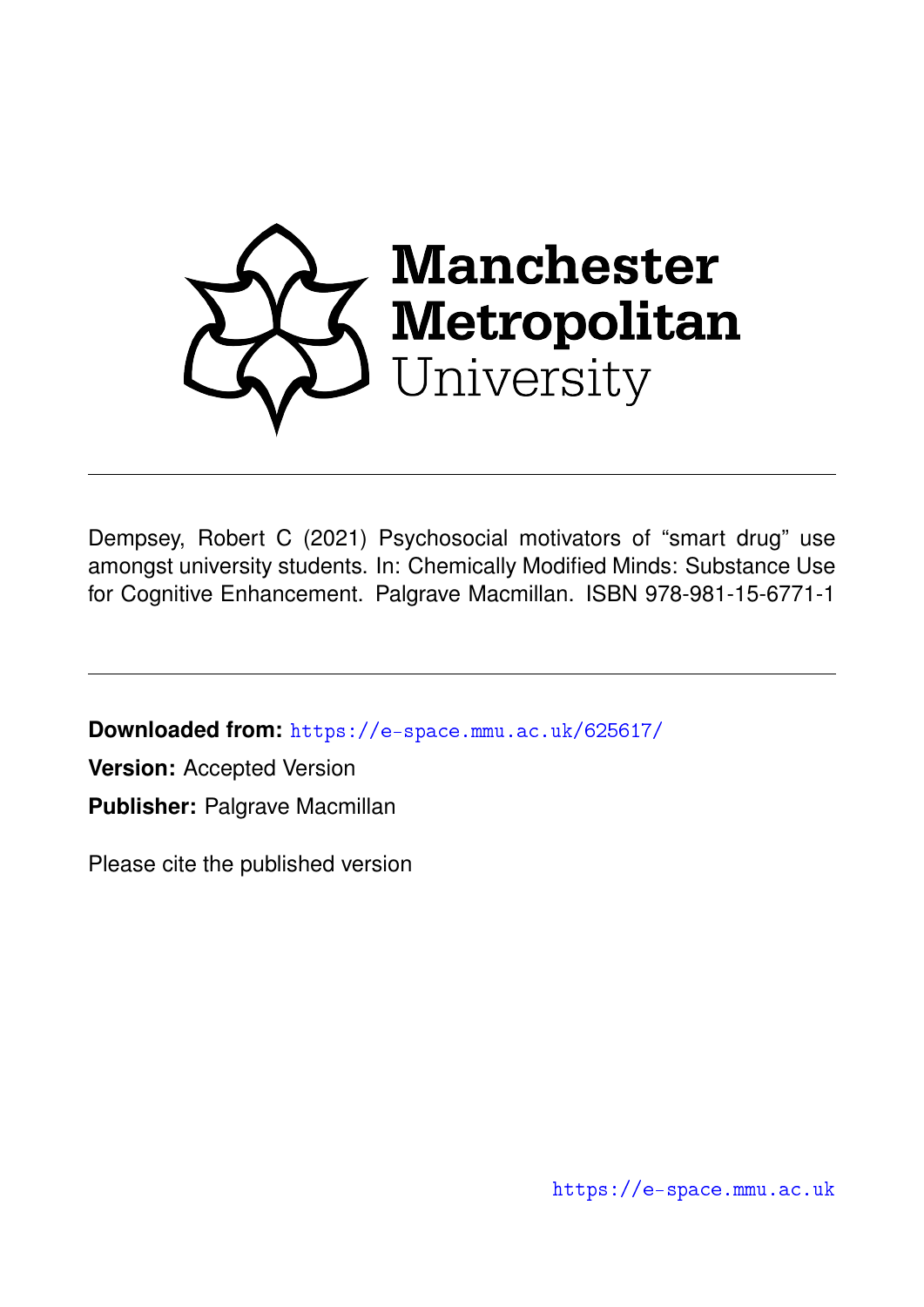# *Psychosocial motivators of "smart drug" use amongst university students*

Robert C. Dempsey, Department of Psychology, Manchester Metropolitan University, Manchester, United Kingdom.

# *Abstract*

University students' use of "smart drugs" during the course of their studies appears to be on the rise. "Smart drugs", more formally known as nootropics (noo = mind, tropic = to turn or change; Cakic, 2009; Giurgea & Salama, 1977), are substances which can be prescribed to improve mental performance, including memory recall, attention and concentration, amongst other cognitive abilities. Nootropic medications are commonly prescribed to reduce the cognitive deficits associated with a number of medically diagnosed conditions, including vascular dementia, stroke, attention-deficit hyperactivity disorder (ADHD), and schizophrenia. Whilst these substances may be legitimately prescribed to address cognitive impairments in clinical populations, there has been a notable increase in societal concern over the use of these substances by healthy individuals as means of improving their cognitive performance without a medical prescription. A key risk group for the nonprescribed use of these stimulant nootropic "smart drugs" are university students, who may use substances such as methylphenidate ("Ritalin"), wakefulness-promoting medications or eugeroics (e.g. modafinil), as well as various legal substances, nutraceuticals and dietary supplements, to improve their performance in their academic studies. The aim of this chapter is to briefly review the use of non-medically prescribed stimulant "smart drugs" by university/college students in higher education, focusing on the psychosocial motivators underlying students' use of smart drugs to improve academic performance, and an outline of potential interventions for reducing use in this population.



Dempsey, R., P*sychosocial motivators of "smart drug" use amongst university students*, to be published in *'Chemically Modified Minds'*, edited by Matthew Hall, Mark Forshaw & Catherine Montgomery, to appear in 2020, to be published by Palgrave Macmillan, reproduced with permission of Palgrave Macmillan.

The final authenticated version will be available online at: [http://dx.doi.org/\[i](http://dx.doi.org/)nsert DOI]".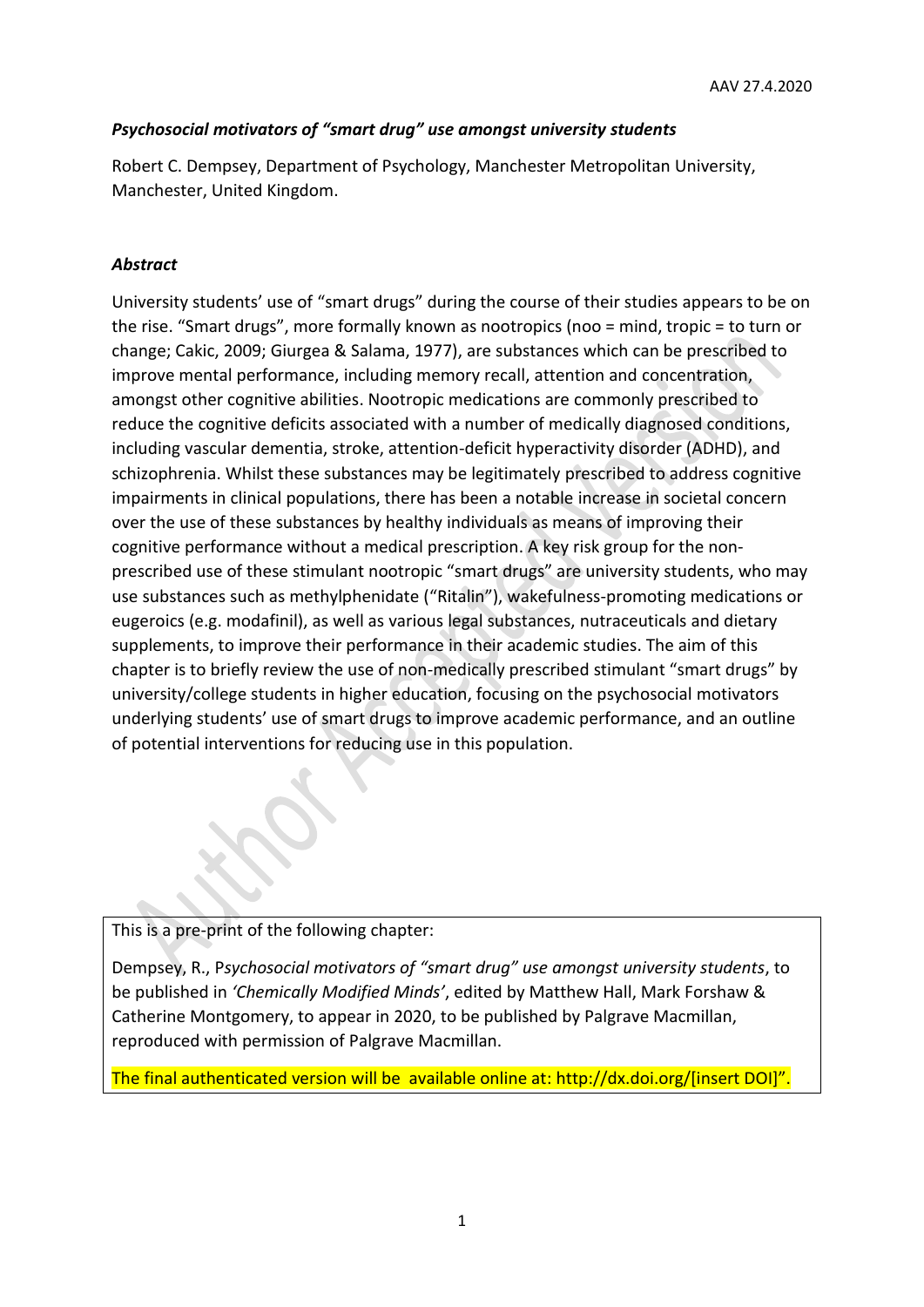## *The prevalence of "smart drug" use amongst university students*

The overall rate of prescription of cognitive enhancing "smart drug" substances like Ritalin and modafinil appears to have increased over the past ten or so years (e.g., Piper et al., 2018; Renoux, Shin, Dell'Aniello, Fergusson, & Suissa, 2016). Establishing the actual prevalence of non-prescribed stimulant use amongst students is, however, a difficult endeavour. There is a limited understanding of the prevalence of university students' use of non-prescribed stimulants, especially outside of the USA (Ragan, Bard, & Singh, 2013), although students appear to be more likely to use non-prescribed stimulants compared to their same-age peers not in university/college (Ford & Pomykacz, 2016). There is also some empirical evidence to suggest that use of Ritalin and similar substances to improve academic performance has not increased since the 1960s despite media reports to the contrary (Rosiers & Van Hal, 2010). It is possible that 'smart drug' use amongst university students is less widespread than commonly assumed.

Many students who use smart drugs appear to do so on an intermittent basis (McCabe, Teter, & Boyd, 2006) and tend to secure these substances via classmates and friends, who may themselves have legitimate prescriptions and medical reasons for their use (Bavarian et al., 2017; Garnier-Dykstra, Caldeira, Vincent, O'Grady, & Arria, 2012; McCabe et al., 2006; Vrecko, 2015). Research has suggested that around half of students legitimately prescribed stimulant medications (e.g. for a diagnosis of Attention-Deficit Hyperactivity Disorder) have been approached by other students to sell, trade, or pass on their medication (McCabe et al., 2006). Longitudinal data has also suggested that around 60% of university students have been offered a prescription stimulant during the course of their studies (Garnier-Dykstra et al., 2012), indicating a potential issue with the availability of such stimulants to students. Alternative sources of smart drugs can include family members, clinicians deceived into prescribing stimulants, to more illicit sources such as university "black markets" where students sell cognitive enhancers to other students (Vrecko, 2015), online via the Dark Web (Cunliffe, Décary-Hêtu, & Pollak, 2019; Del Vigna et al., 2016) and from unregulated internet pharmacies (Ragan et al., 2013). Given that obtaining smart drugs may involve illegal behaviour, which users may be unwilling to openly declare, ascertaining the true rates of student smart drug use may be difficult to determine.

Estimates of the prevalence of lifetime, recent, and active smart drug use amongst students have been provided by a number of published empirical studies. These studies typically suggest rates of any lifetime use of non-prescribed cognitive enhancing medications for academic purposes as being around 6-7%, with rates varying across countries (e.g., Helmer et al., 2016; Lucke et al., 2018; McCabe, 2008; McCabe, Knight, Teter, & Wechsler, 2005). Rates of recent use over the past 12 months lie are lower compared to lifetime use at around 4% (Lucke et al., 2018; McCabe et al., 2005), and around 2% in the past month amongst US students (McCabe et al., 2005). Most research has tended to focus on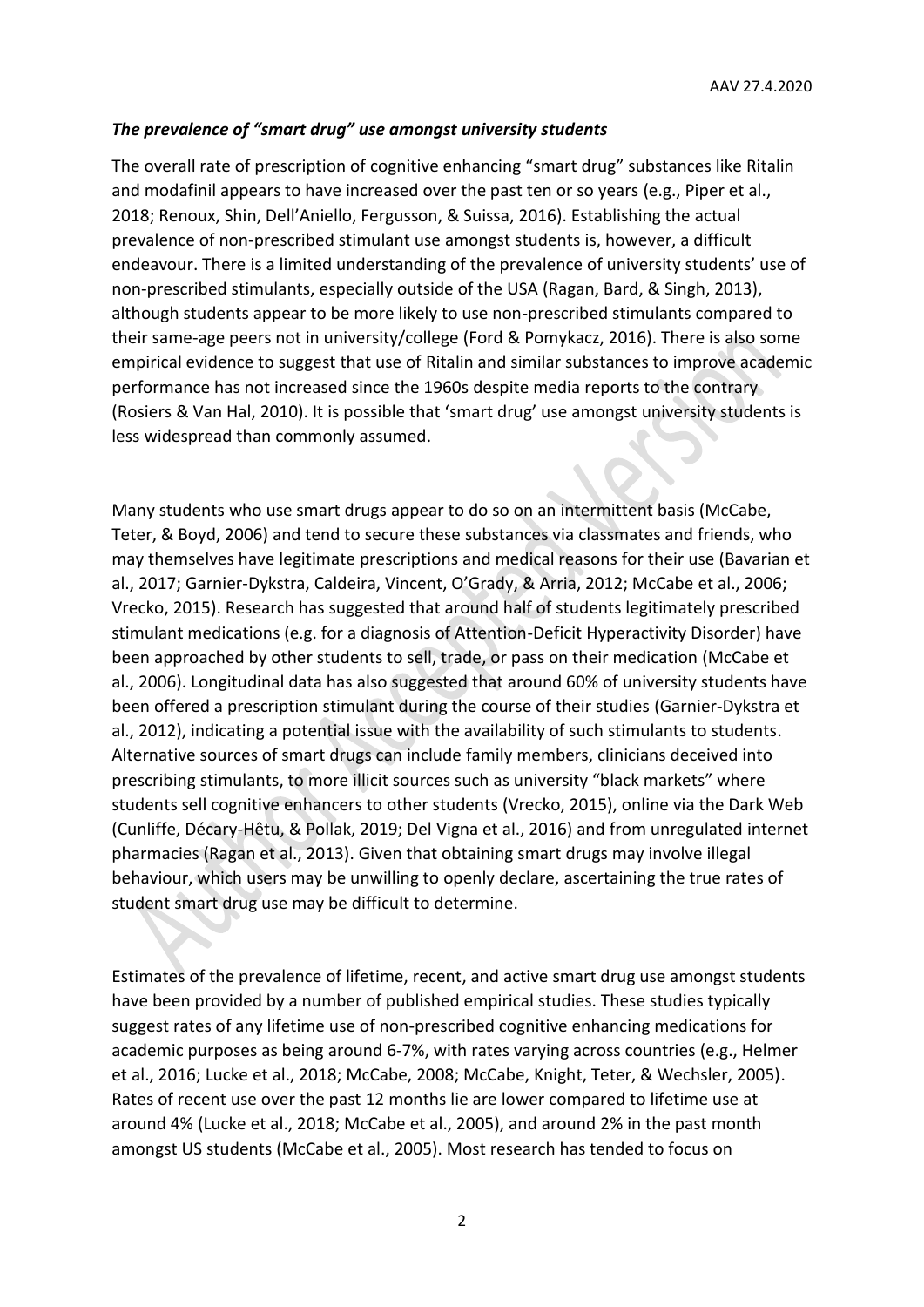undergraduate students, although there is some evidence to suggest similar rates of lifetime use exist amongst graduate students (Verdi, Weyandt, & Zavras, 2016).

There are, however, some well-known issues with understanding the prevalence of nonprescribed stimulants amongst students. There are inconsistencies across studies in how use is assessed and defined, and whether stimulant use includes recreational use in addition to intended use for promoting cognitive and academic performance (Ford & Pomykacz, 2016; Hall et al., 2005; Ragan et al., 2013; Schleim, 2010). Notably higher lifetime rates of nonprescribed stimulant use have been reported in student samples when the reasons for use are unspecified or include both recreational and academic use (Carter, Peralta, & Xi, 2019; Silvestri & Correia, 2016), for example "for non-medical purposes" (Bavarian et al., 2017) or "illegal use" (DeSantis, Webb, & Noar, 2008). Reported lifetime usage rates reported in such studies have included 8% (McCabe et al., 2006; Teter, Esteban, Cranford, Boyd, & Guthrie, 2005), 13.7% (Hall et al., 2005), 17% (Bavarian et al., 2017), 31% (Garnier-Dykstra et al., 2012) and 34% (DeSantis et al., 2008). Clearly, there is a need for empirical studies and surveys to focus on students' intended non-prescribed stimulant use for academic reasons and avoid the possible inflation of prevalence rates by conflating these statistics with usage for more recreational purposes.

Whilst the use of non-prescribed "smart drugs" may be relatively low in the student population (i.e. is not a majority behaviour), awareness that these substances may be used to promote cognitive function and academic performance is likely to be significantly higher (Weyandt et al., 2009). For example, Maier and colleagues' (2013) study suggested that a significant majority (93.7%) of their Swiss university student sample were aware that prescription stimulants could be used to improve their cognitive function. Sixty percent of Weyandt et al's (2009) sample reported knowing of other students who misuse nonprescription stimulants. The high awareness of these substances amongst students remains a concern for preventing use.

Generally, students report use non-prescribed stimulants to improve their cognitive and academic functioning (e.g., Bavarian et al., 2017; Kerley, Copes, & Griffin, 2015; Verdi et al., 2016). It should be noted, however, that a variety of substances aside from non-prescribed stimulants may be used by students to aid their academic performance, including various legal and illegal substances, over-the-counter medicines and medications which impact on other aspects of physiological functioning. Common legal substances which students use to improve their academic performance include coffee, tea, caffeine pills, energy drinks, Omega 3 supplements, over-the-counter cold and flu tablets, alcohol and tobacco (Lucke et al., 2018; Maier, Liechti, Herzig, & Schaub, 2013; Maier & Schaub, 2015). The reported rates of the use of such legal substances to promote academic performance remains higher compared to those reported for non-prescribed stimulants (e.g. 46.6; Lucke et al., 2018).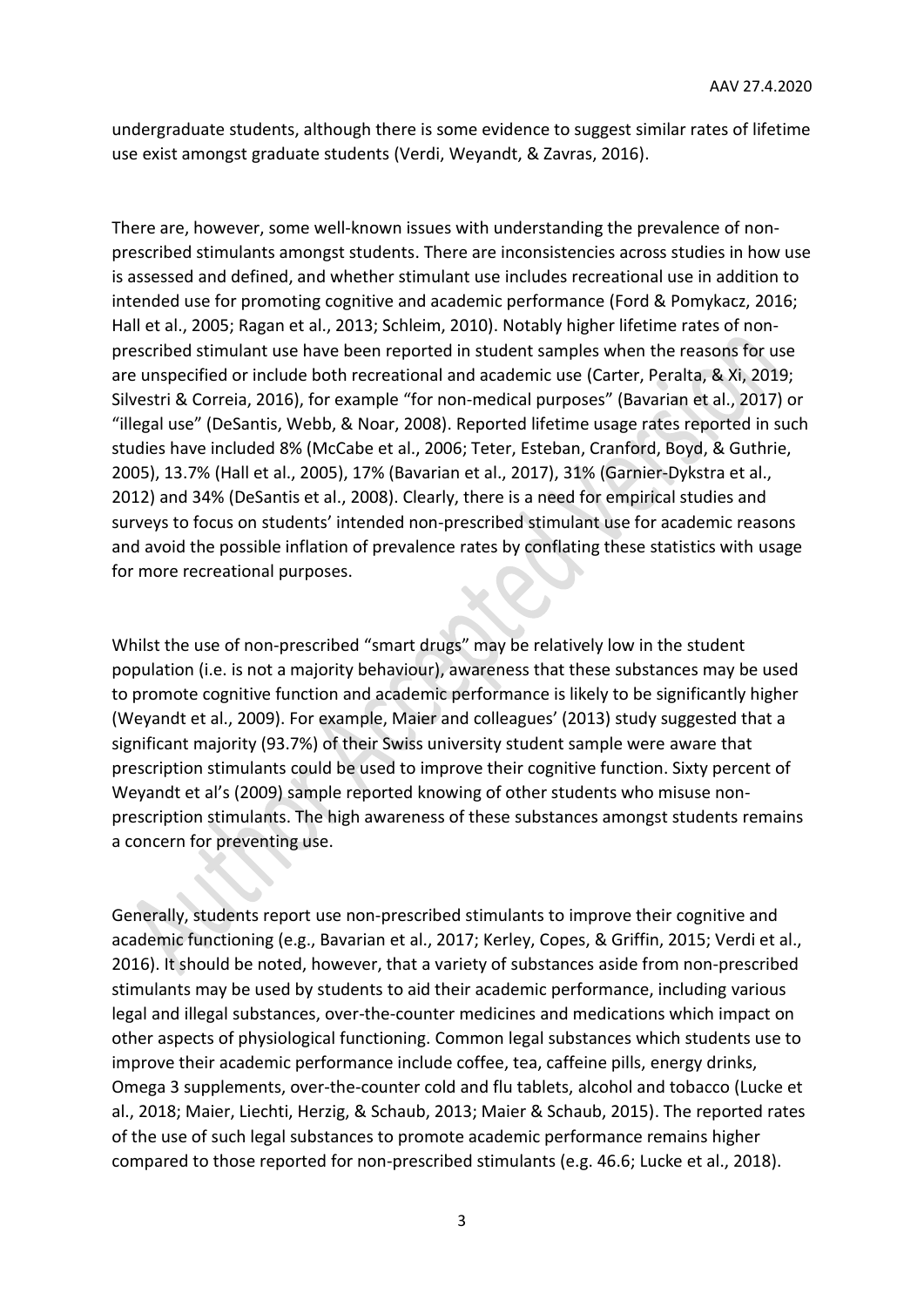Common illicit substances used to aid performance typically includes cannabis, followed by cocaine, other forms of amphetamines, speed and crystal methamphetamine (Lucke et al., 2018). There is also evidence that students may use non-prescribed sedatives and sleeping medications to improve next-day cognitive functioning as an aid to relaxation, known as "indirect cognitive enhancement" (Lehne et al., 2018; Maier et al., 2013), potentially in combination with non-prescribed stimulants.

Whilst university students may use a variety of non-prescribed stimulants to aid their academic performance, these substances are also accompanied with a number of sideeffects which may hinder aid their learning (Maier & Schaub, 2015). For example, a large scale survey study of Swiss university students' use of prescription medicines and drugs of abuse for cognitive enhancement reported that common negative consequences of use included nervousness, disordered sleep, headaches, depressive symptoms, loss of appetite, tachycardia, anxiety attacks and aggressive behaviour, with 5% of the sample also reporting problems with their education as a result of their stimulant use (Maier et al., 2013). Although, a significant proportion of the sample in Maier et al's (2013) study (38.1%) reported experiencing no problems related to using neuroenhancing substances. There are also potential risks with sourcing "smart drugs" online, including whether the substances obtained are counterfeits and/or whether these substances contain innocuous or harmful compounds due to their illicit, unregulated nature. It is not unreasonable to expect some potentially serious reactions to counterfeit cognitive enhancing stimulants obtained online.

In sum, whilst the use of "smart drugs" by university students appears to be a minority behaviour, there is evidence to suggest that a clear majority of the student population are aware that these non-prescribed substances can be taken as a potential means of improving their academic performance. Despite this, there are several potentially severe side-effects which may accompany the use of these non-prescribed stimulant medications, including negative effects on students' academic achievement in addition to various health-related consequences, indicating that using these substances is not without risk.

# *Why do university students use 'smart drugs'? A review of psychosocial motivators for students' smart drug use.*

## *Improving Academic Performance*

Perhaps unsurprisingly, university students appear to be largely motivated to use smart drugs to improve their general academic performance and learning (Kerley et al., 2015; Maier et al., 2013; Weyandt et al., 2013). Related motivations include improving students' focus during teaching sessions, improving test performance and coursework grades (e.g., London-Nadeau, Chan, & Wood, 2019; Verdi et al., 2016; Weyandt et al., 2009, 2013). Those students who perceive greater academic benefits associated with the use of non-prescribed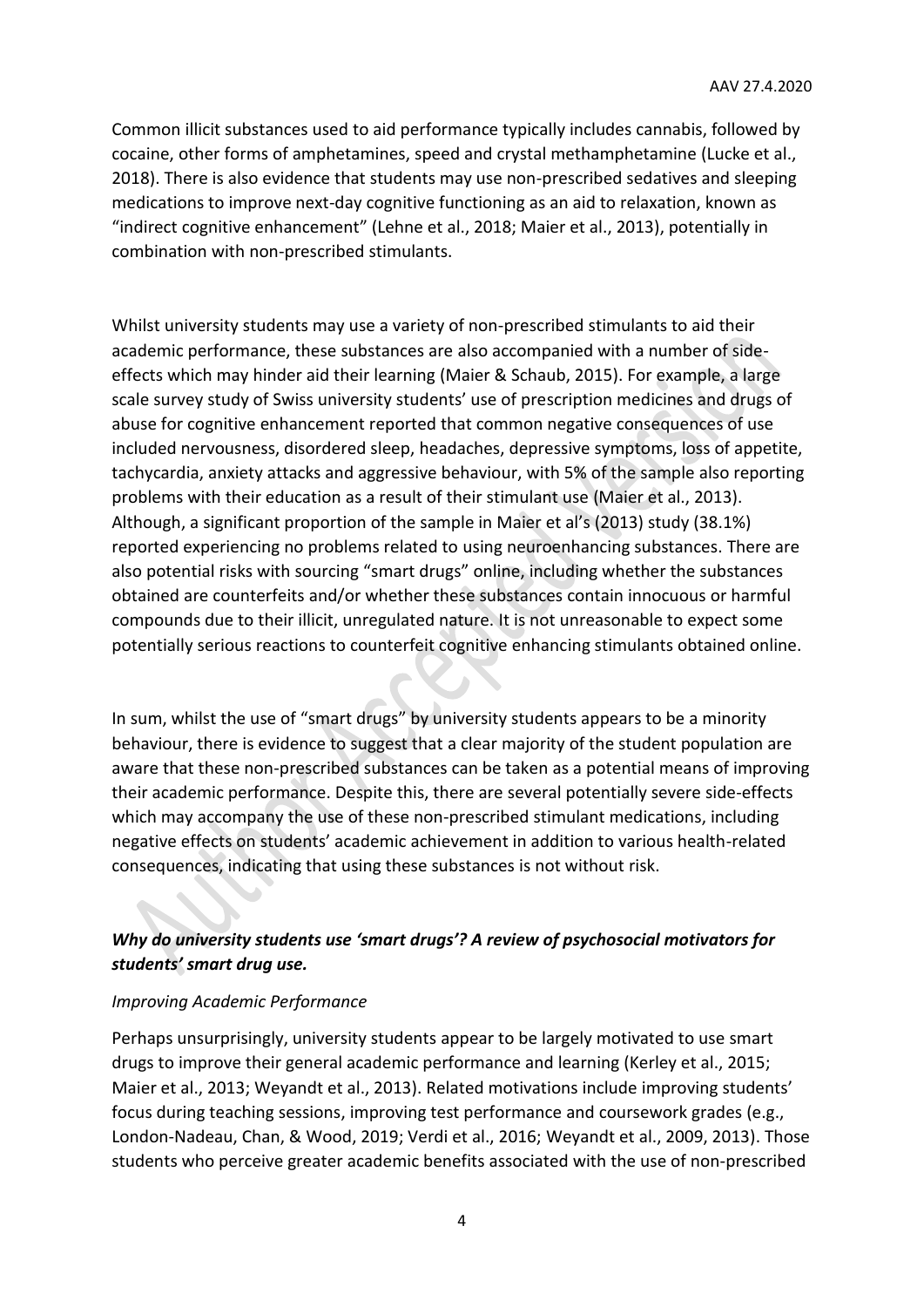stimulants for academic performance have been reported to have higher odds of personally using such smart drugs themselves (Arria et al., 2018). More specifically, students tend to endorse using smart drugs to improve their cognitive abilities in the context of their studies, such as improving their memory recall, alertness, and concentration span (Bavarian et al., 2017; DeSantis, Noar, & Webb, 2010; Teter et al., 2005). Other research has suggested that motivations for using prescription stimulants change over the course of university studies, such as moving from initial curiosity towards more academic performance-related motives (Garnier-Dykstra et al., 2012).

In contrast to many students' expectations regarding the potential benefit of smart drug use for academic performance, longitudinal evidence suggests no clear benefit in terms of academic outcomes (namely grade point averages) associated with non-prescribed stimulant use (Arria et al., 2017). Rather, academic performance was significantly improved over time amongst those who abstained from using non-prescribed stimulants (Arria et al., 2017). Lower academic performances (i.e. lower grade point averages) have also been associated with greater likelihoods of non-prescribed stimulant use (McCabe et al., 2005, 2006), which could indicate a perceived pressure to use such "smart drugs" as a means to improve one's academic performance. A separate study reported that university students who used non-medically prescribed stimulants had poorer academic performance at the end of their first year of study, and also studied less, missed more scheduled teaching and socialised more than non-users (Arria, O'Grady, Caldeira, Vincent, & Wish, 2008). Although, only a minority (14%) of the student sample in Hall and colleagues' (2005) study agreed that use of illicit stimulants had long-term positive effects on their academic performance. Whilst students may be motivated to use non-prescribed stimulants to improve their academic performance, there is no convincing evidence that such substances are actually associated with improved grades.

To date, the majority of the research on students' motivations for using smart drugs for academic performance has been quantitative in nature. Quantitative approaches may provide a limited understanding of students' experiences and justification for using these substances, although some qualitative studies have explored students' experiences and decisions to use smart drugs. For example, students have discussed how non-prescribed stimulants like Adderall helped them to stay awake for longer to read and write assignments, and improved their focus during lectures which in turn enhanced their retention of information (Kerley et al., 2015). Qualitative studies have also provided indicated that some students perceive increases to their intelligence associated with their stimulant use (DeSantis et al., 2008, 2010; Kerley et al., 2015), although other studies have suggested the contrary position, of no perceived benefit to intelligence or cognitive abilities in the longer term associated with stimulant use (London-Nadeau et al., 2019).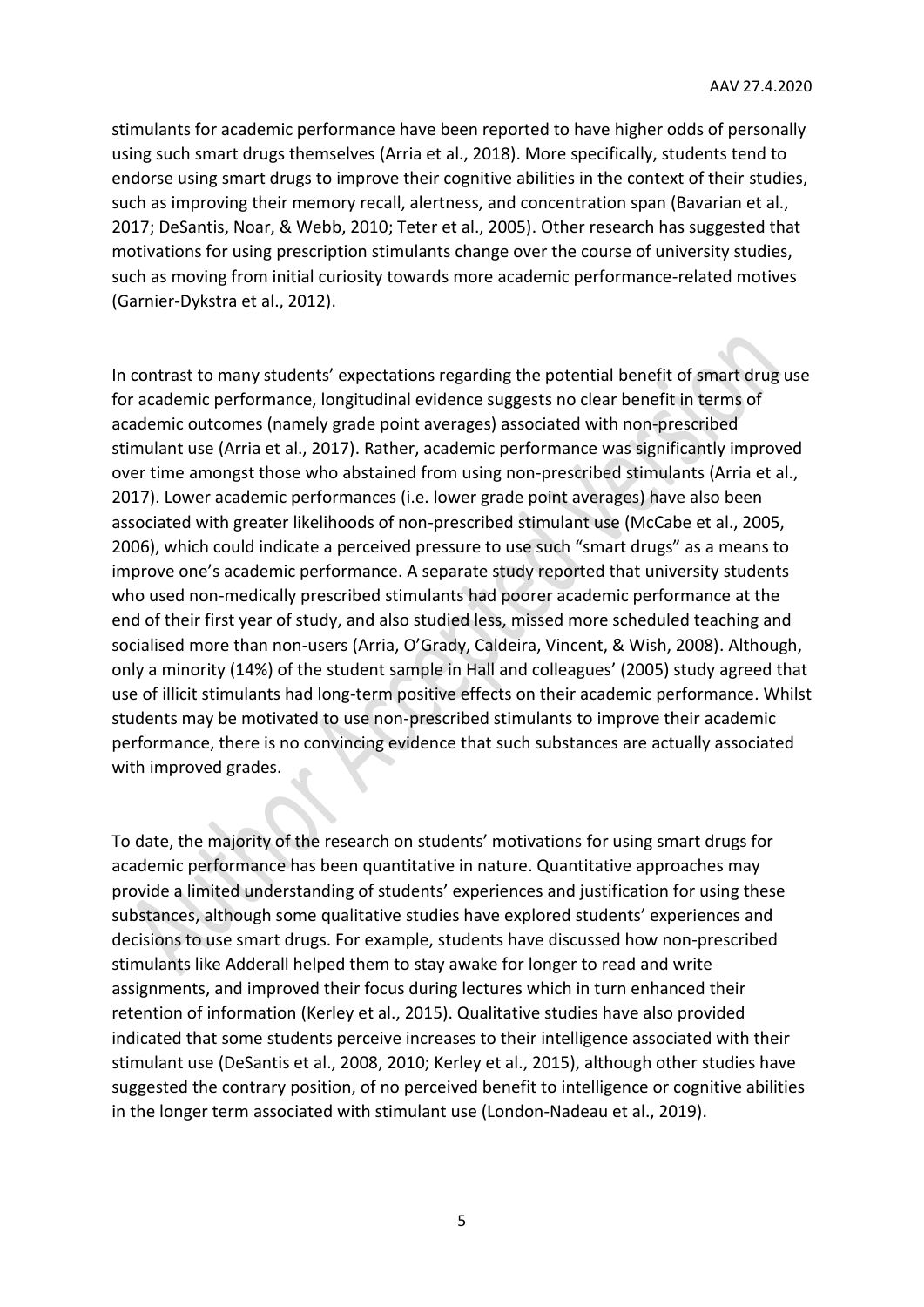## *Non-academic Social Reasons for Use*

Aside from academic reasons, students also report using non-prescribed stimulants for social and recreational purposes, including to "get high" (Teter et al., 2005), be more talkative and sociable (DeSantis et al., 2010), and to experiment and "party longer" (Bavarian et al., 2017). Non-prescribed stimulants are often taken with other substances for recreational purposes, most commonly alcohol (DeSantis et al., 2010). Although the extent of such motives do seem to vary in the literature, with some students viewing nonprescribed stimulants as purely a means to improve their academic performance and not for recreational use (e.g. DeSantis et al., 2008; 2010). Students using stimulants for academic purposes appear to view their use as being rational and legitimate in nature, and as a valid short-term means of achieving their career aspirations, compared to those who use the same substances for recreational purposes (Kerley et al., 2015).

## *Common Demographic Risk Factors for Use*

A number of risk factors for the use of prescription stimulants by students has been identified. For example, having an existing legitimate prescription for stimulants has been associated with higher odds of using these substances on a non-medical basis to improve academic performance (Lucke et al., 2018). There is mixed evidence on the role of year of study on usage rates (Weyandt et al., 2013), with some reports of increased use amongst students in later years of study (e.g., McCabe et al., 2006). Other studies have failed to observe differences in use based on students' current year of study (Gallucci et al., 2017; Weyandt et al., 2009), suggesting no real increase in use over the course of university studies (Garnier-Dykstra et al., 2012).

In terms of sex-differences in use, male students tend to be more likely to use nonprescription stimulants than female students (Gallucci et al., 2017; Hall et al., 2005; Lucke et al., 2018; Maier et al., 2013; Rosiers & Van Hal, 2010; Teter et al., 2005; Weyandt et al., 2013). There is, however, some evidence to suggest female students are more likely to use "soft enhancers" like coffee, vitamins and tonics, and energy drinks, compared to male students (Maier et al., 2013). The specific reasons for this sex-difference in the use of nonprescribed stimulants are not wholly clear and some studies have failed to observe genderdifference in motives for using non-prescription stimulants despite differences in prevalence rates (Teter et al., 2005; Weyandt et al., 2013). Other risk factors for smart drug use include being White, and being affiliated to a student society such as a sorority or fraternity (DeSantis et al., 2008; McCabe, 2008; McCabe et al., 2005, 2006; Pino, Tajalli, Smith, & DeSoto, 2017; Weyandt et al., 2009, 2013).

There is some evidence to suggest that students' place of residence influences the use of "smart drugs", with higher use amongst those living away from their parental home (Rosiers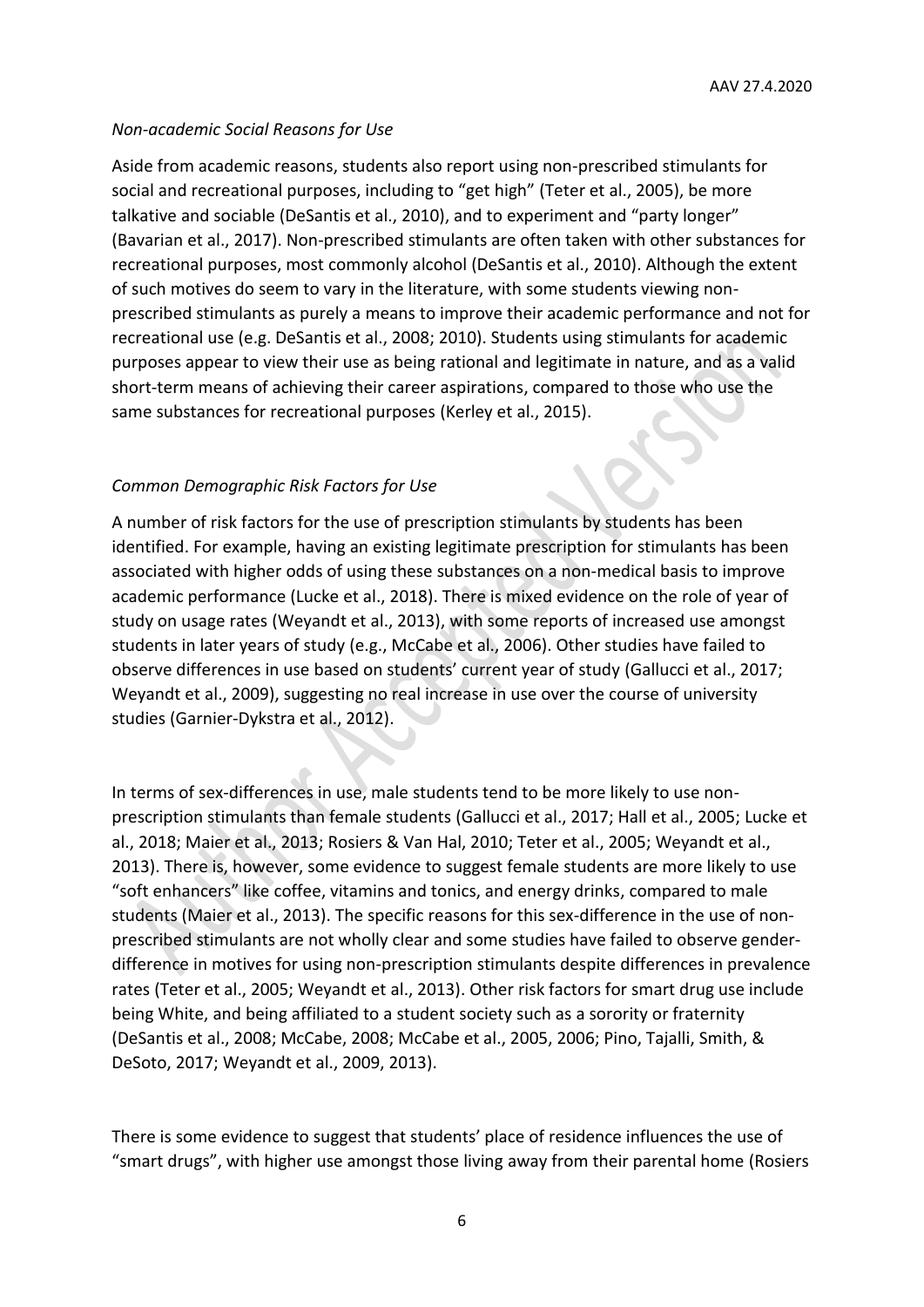& Van Hal, 2010), off-campus in general (Bavarian et al., 2017; McCabe et al., 2006), and those who live off-campus without family members (Pino et al., 2017). The role of Greek sorority/fraternity affiliation as a risk factor for use amongst US students may be reflective of shared residences for members of these societies and the ease of obtaining smart drugs from others (DeSantis et al., 2010). Smart drug use may be more likely when living with other students without being on the immediate university premises, where use could be caught or subject to reprimands by the university. Given that students tend to obtain prescription stimulants from other students (Garnier-Dykstra et al., 2012), whether explicitly from others or potentially by theft, it is not surprising that living with other students is one risk factor for use.

## *Academic Pressure and Competitiveness*

A growing literature body of research has linked the use of non-prescribed stimulants specifically to perceived academic pressures and competitiveness (DeSantis et al., 2008; Maier et al., 2013), with heavier use noted at universities with more competitive entry requirements (McCabe et al., 2005). Specific subgroups of students may also be at higher risk for use, particularly those studying courses associated with high stress levels and competition. For example, medical students who had stronger perceptions that medical school is competitive, and who had higher stress levels, were more likely to use nonprescribed stimulants to improve their academic performance (De Bruyn, Wouters, Ponnet, & Van Hal, 2019). Students who reported use of non-prescribed stimulants in the previous year were more likely to engage in other forms of academic dishonesty, particularly plagiarism of other students' work (Gallucci et al., 2017), which may be broadly indicative of pressures to perform well in academic studies.

Students may experience heightened pressures to perform at key assessment and examination periods and may turn to using non-prescribed stimulants at these key times of the academic year (Kerley et al., 2015). Indeed many students appear to justify their use of non-prescription stimulants only during times of heightened stress (Kerley et al., 2015). There have, however, been some mixed findings on the role of assessment periods as a key time for smart drug use. Some studies have reported increased use of smart drugs at key assessment times and examination periods (Rosiers & Van Hal, 2010), including during final examinations (DeSantis et al., 2010; Hall et al., 2005), whilst others have suggested that students tend to use softer cognitive enhancers (e.g. coffee) nearer to examinations (Maier et al., 2013). A novel study analysing twitter posts relating to Adderall, a commonly abused cognitive enhancer, also suggested peaks of posts during December and May assessment periods (Hanson et al., 2013). Whilst a common assumption is that students may increase their use of cognitive enhancing "smart drugs" at the time of assessments, the evidence to date is somewhat more mixed although few studies have focused on use of non-prescribed stimulants over the course of an academic year.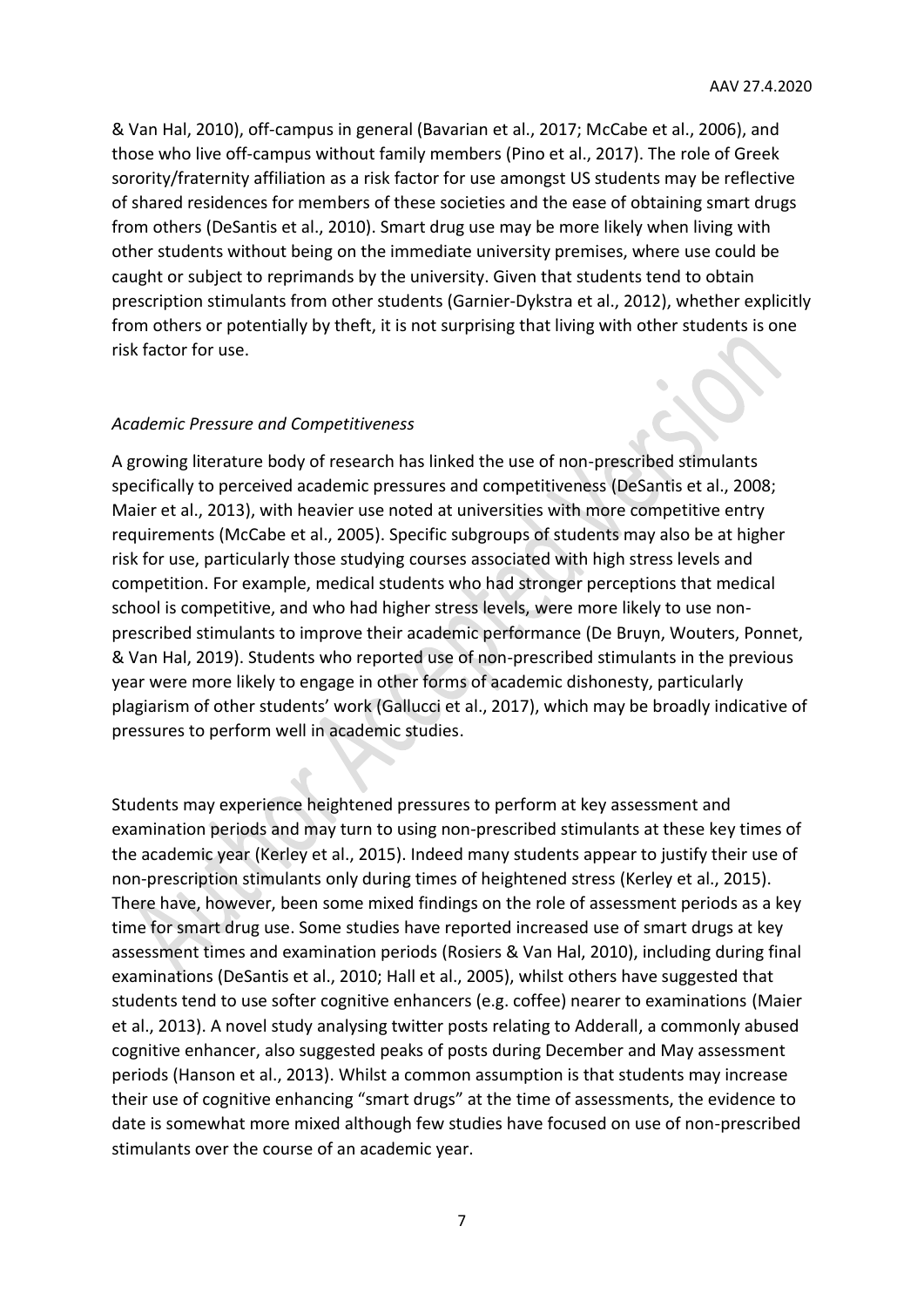#### *Social Norms and Social Acceptability of "smart drug" use*

A body of research has investigated the potential social pressures experienced by students to use non-prescribed stimulants for academic purposes. These influences can include an explicit pressure to initiate or maintain use, or an implicit perception that using smart drugs is a commonplace and an accepted behaviour amongst students on the same course or at the same institution. Indeed, a number of studies have reported that students commonly perceive "smart drug" use to be a common and widespread behaviour at their institution (DeSantis et al., 2010; Kerley et al., 2015). In a study sampling graduate students the most frequently reported perceived motivations for smart drugs included knowing of other students using non-prescribed stimulants during examinations and whilst studying and during final assessments (Verdi et al., 2016). Indeed, associating with other stimulant-using students has been associated with higher odds for personal use of such substances for academic purposes (Lucke et al., 2018). Students who use non-prescribed stimulants often view these substances as being different from common "street drugs", which may have negative physiological effects on the user, and viewed smart drugs as a more socially acceptable and legitimate means for achieving their goals and career aspirations (Kerley et al., 2015).

A number of studies have explicitly focused on students' social normative perceptions of non-prescribed stimulants amongst their peers. Perceived social norms are a key predictor of various health-related behaviours, and whilst there are different conceptualisations for what a social norm is, they commonly focus on perceived peer use and perceived peer approval of use (Dempsey, McAlaney, & Bewick, 2018). For example, a large study with European university students reported that the majority of students thought that the majority of their peers at their university used stimulants more frequently than themselves to improve their academic performance (Helmer et al., 2016). Other studies have suggested similar misperceptions or overestimations of the use and acceptability of non-prescription stimulants (McCabe, 2008; Silvestri & Correia, 2016). These misperceptions are similar to those noted for other substances used by students (Perkins, Meilman, Leichliter, Cashin, & Presley, 1999), including alcohol (McAlaney et al., 2015), tobacco (Pischke et al., 2015), cannabis (Dempsey et al., 2016), other illicit substances (Helmer et al., 2014) and nonprescribed sedatives (Lehne et al., 2018). Perceptions, or "misperceptions', that smart drug use is more common and more accepted by one's peers may exert social pressure on students to match what they perceive the social norm is (Festinger, 1954). For example, students who perceived that their friends and family are more approving of nonprescription stimulant use for academic purposes were more likely to use these substances (Pino et al., 2017). Similarly, students who use non-prescribed stimulants in the past year perceived that their peers had greater use and approval of smart drug use than non-users (Silvestri & Correia, 2016). However, the study by Silvestri and Correia (2016) focused on general non-prescription stimulant use, rather than use for academic purposes alone.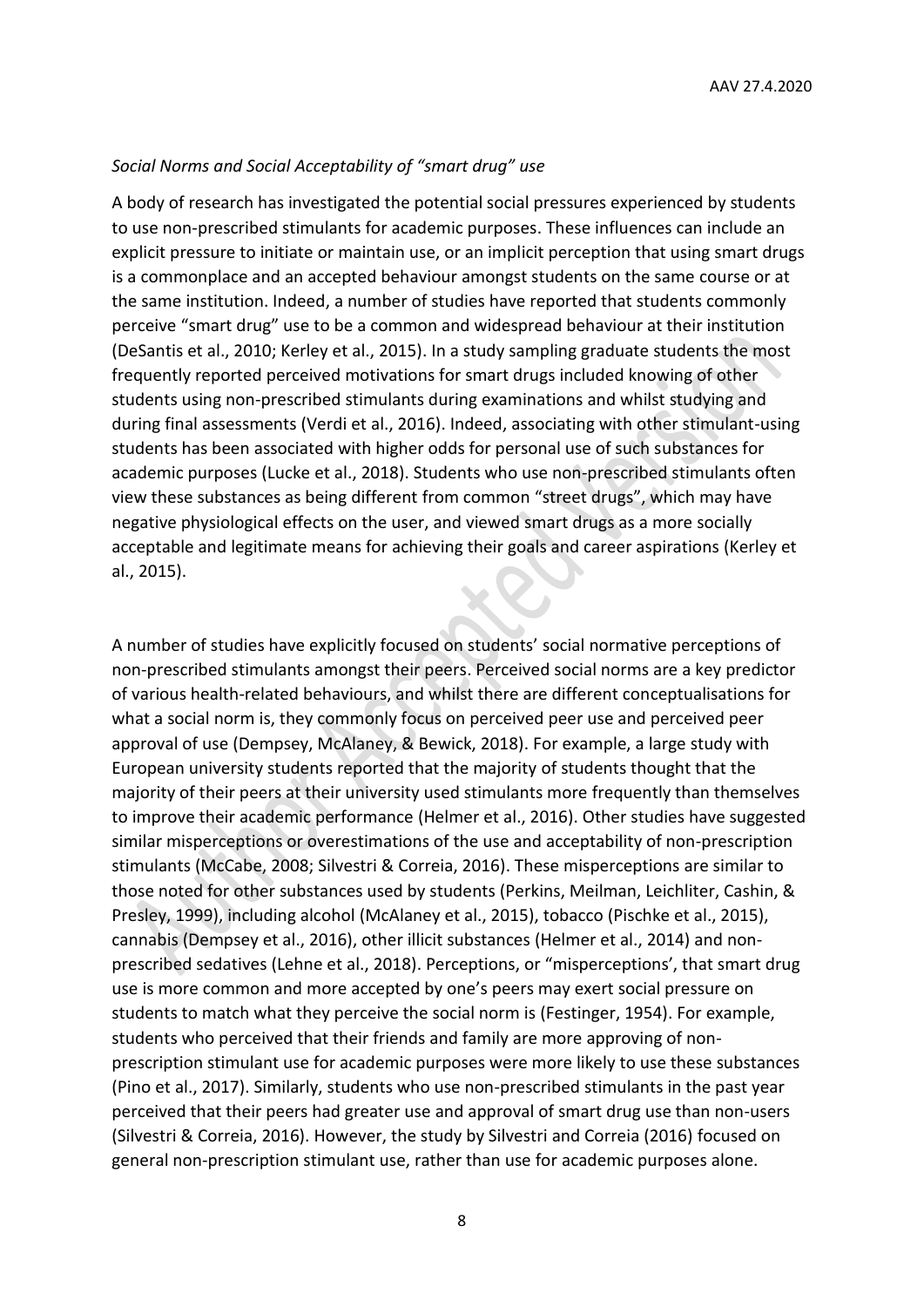Overestimations of the use and acceptability non-prescription stimulants amongst students may arise for a number of reasons, such as the false consensus effect (Ross, Greene, & House, 1977). The highlighting of what is a minority behaviour by the media and through casual conversation may make such behaviours seem to be commonplace, may ignore the actual healthy behaviours of the majority, and inflate the perceived social norms of using "smart drug" substances (Dempsey et al., 2018; Maier & Schaub, 2015; Perkins, 2003). Given that non-prescription stimulant use for academic purposes appears to be a minority behaviour, these misperceptions could make "smart drugs" appear to be more normative and acceptable than the actual reported rates.

## *Expectancy effects*

Similar to the inflated perceptions of the social norms of "smart drug" use, there is a growing body of research suggesting that students misperceive, possibly overestimate, how effective non-prescribed stimulants will be in terms of improving their cognitive abilities and academic performance. There is evidence of a placebo or an expectancy effect associated with the use of cognitive enhancers by students. For example, a novel experimental study found that students were no better than chance at guessing whether they had actually been prescribed an enhancer (mixed-amphetamine salts) or a placebo (Cropsey et al., 2017). Students given a cognitive-enhancer only improved performance on two out of thirty-one cognitive performance tasks in this study; however, those who believed that they had received the active medication, regardless of what they actually received, had improved performance on the cognitive experimental tasks (Cropsey et al., 2017). Other experimental studies with student samples (without ADHD) suggest that the benefits associated with stimulant medication may be due to expectancy effects (Lookatch, Fivecoat, & Moore, 2017), and that any benefits are more pronounced for subjective measures (e.g. positive emotion) and/or autonomic functioning (e.g. heart rate; Weyandt et al., 2018). These studies with otherwise healthy students without a history of ADHD supports other research suggesting limited cognitive benefits associated with taking cognition-enhancing stimulants amongst healthy individuals (Lookatch et al., 2017).

#### *Motivations for not using "smart drugs"*

So far, this review of the psychosocial motivators of non-prescribed stimulants for academic purposes has focused on the factors associated with an increased likelihood of use. There are, however, a small number of studies which have explicitly focused on the factors associated with abstinence from using "smart drugs". For example, students who have a more academic "ethic", i.e. those who prioritise their academic studies and who study in a disciplined and intense manner, are less likely to use non-prescribed stimulants (Pino et al., 2017). Factors such as students' concern over the possible negative consequences of using non-prescribed stimulants and social disapproval from friends and family have been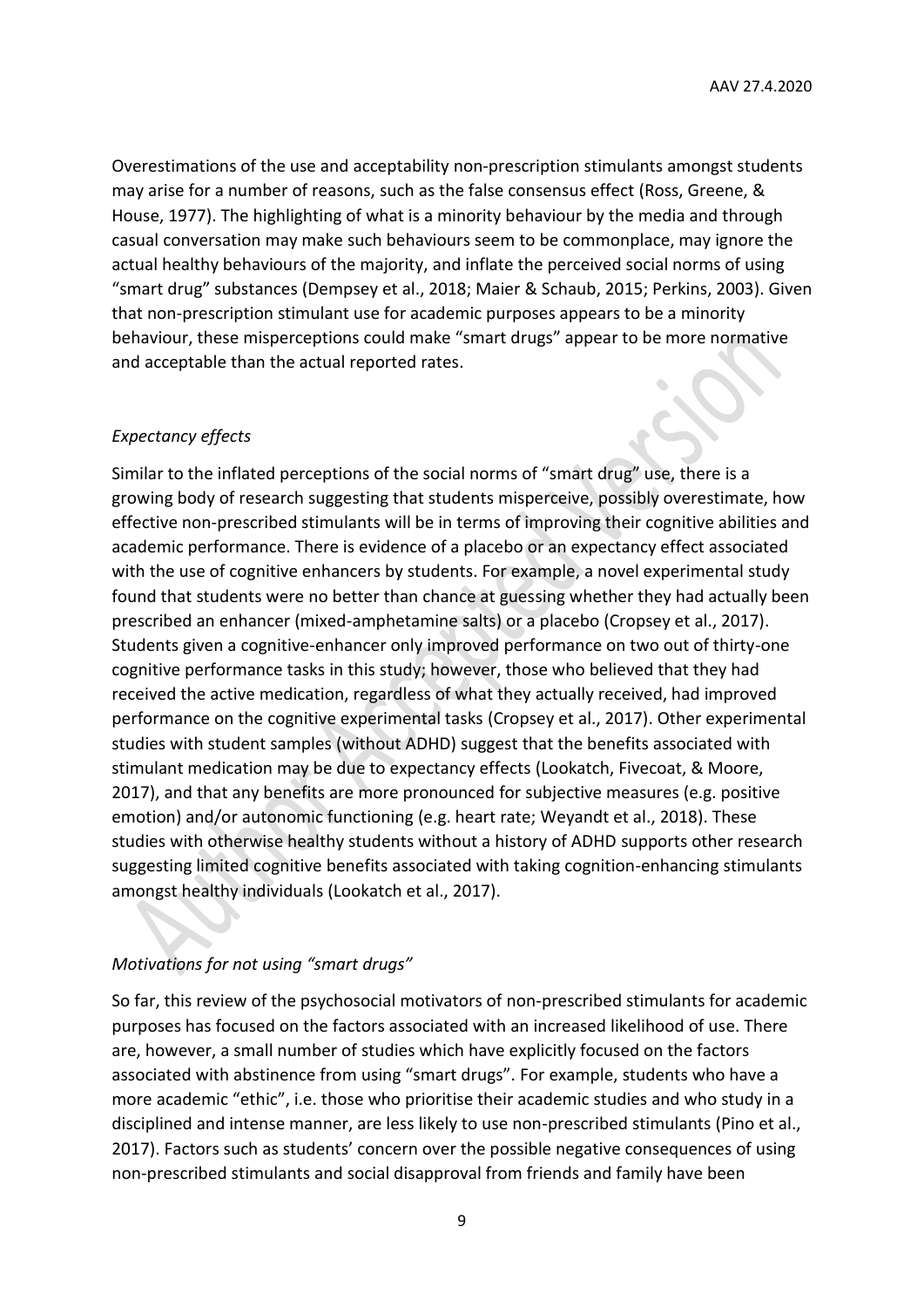highlighted as other motivators for abstinence from using stimulants (Rosansky & Rosenberg, 2019).

Ethnicity has been consistently identified as a possible protective factor against using "smart drugs". Various studies have found that non-White students are less likely to use nonprescribed stimulants compared to White students (e.g., Arria et al., 2008), although some studies have failed to observe differences in stimulant use between students of different ethnicities (Carter et al., 2019). However, a stronger sense of ethnic identity (relating to a closer social identification with one's ethnicity and positive self-esteem) reduced the use of non-prescription medications amongst non-White students but not for White students (Carter et al., 2019). These studies are however limited by their dichotomisation of ethnicity into groups of White versus non-White students, limiting an understanding of the experiences of specific ethnic groups (Arria et al., 2008; Carter et al., 2019). Although, some studies have reported lower rates of use amongst Asian and African American students compared to White/Caucasian students (e.g. McCabe et al., 2005; Teter et al., 2005). It may be that having stronger identification with a relevant social group who share similar cultural values, especially one which has low approval of stimulant use, is important in determining one's use of stimulants.

## *Summary of motivators of "smart drug" use*

There are several key motivators for students' use of non-prescribed stimulant substances. Improving one's academic performance and ability to study appear to be significant motivators for use, however a range of demographic factors (e.g. being male, living offcampus with other students, affiliation with a student society), perceived pressure to succeed academically, and the expectancy that "smart drug" use will improve performance also appear to be important in the uptake of such substances. There is also a significant role for social influence factors, such as perceived social norms and pressure from peers. Students who use non-medically prescribed prescription stimulants appear to perceive that these substances are more socially acceptable and more widely used by their peers and seem to view these substances as being more effective on their academic performance, than the reality. Targeting such misperceptions and faulty beliefs about these substances' effectiveness, alongside addressing their availability, appears to be important for intervention efforts to reduce students' use of stimulant "smart drugs".

## *How can "smart drug" use be discouraged amongst university student populations?*

There are several potential targets for intervention to reduce students' use of nonprescribed stimulants, however, a number of the reviewed risk factors for using stimulants by students are unchangeable or difficult to change (e.g. fixed demographic variables). Therefore, intervention efforts need to be focused on those psychosocial factors which can be targeted and changed (Looby, Beyer, & Zimmerman, 2015), such as students' self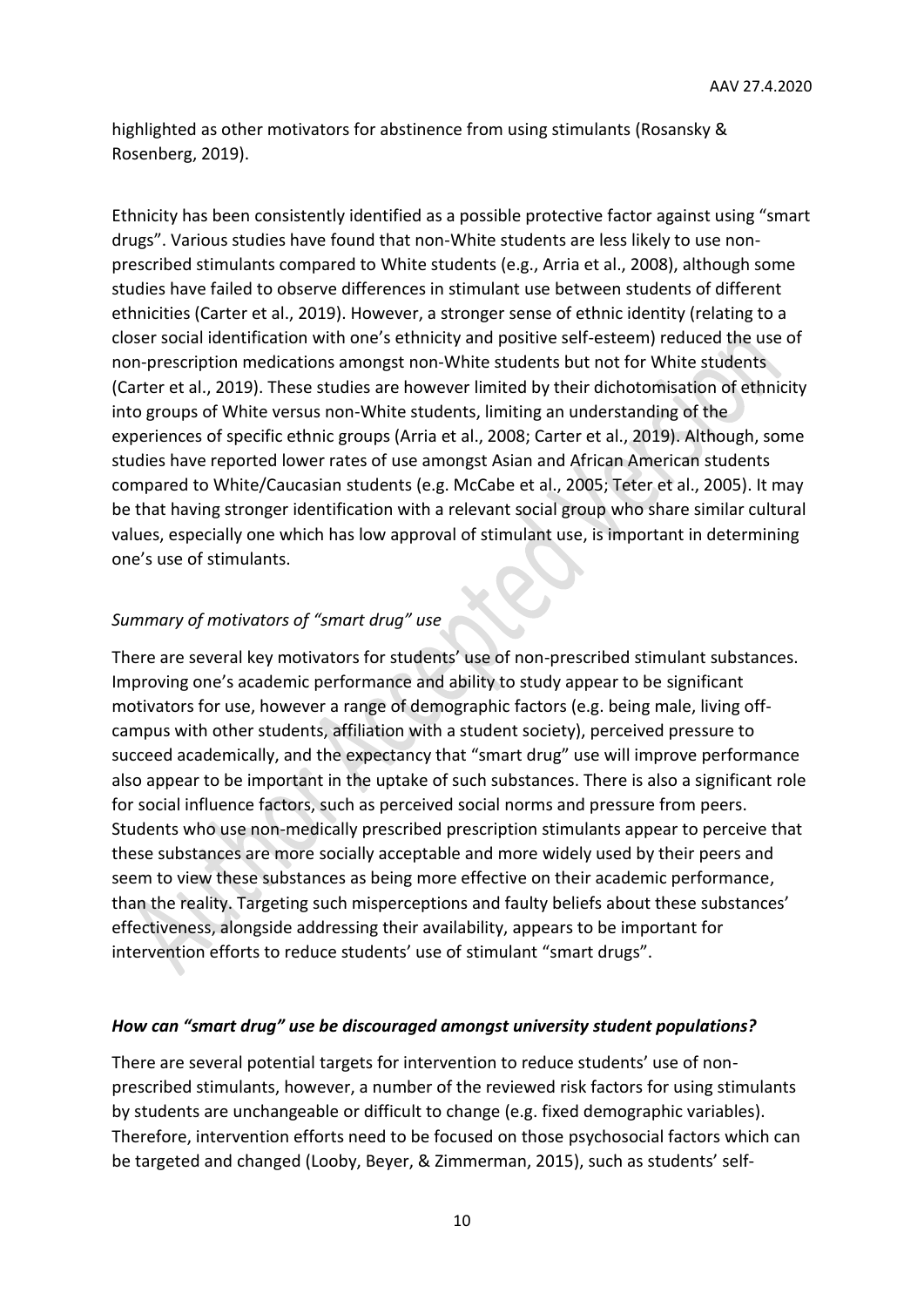efficacy, expectancies, beliefs and perceptions of the benefits of stimulant use, and the perceived social norms of use. To date, however, there have been few published interventions focusing on psychosocial factors to reduce students' usage of non-prescribed stimulants.

A novel study tested an expectancy-challenge based intervention amongst a sample of stimulant-naïve students (i.e. those without a history of use) which presented students with research evidence challenging the perceived cognitive benefits of stimulant use (Looby, De Young, & Earleywine, 2013). Students receiving the challenge intervention had weakened positive expectancies of the cognitive enhancement benefits of stimulants postintervention, with no difference between the intervention and a no-intervention control group at a six-month follow-up. There were, however, no group differences in the initiation of non-prescription stimulant use between groups, although more negative expectancies of stimulant use relating to arousal and anxiety feelings appeared to be protective against stimulant use (Looby et al., 2013).

One potential existing intervention method for stimulant use is the Social Norms Approach, a means of promoting positive behaviour by challenging misperceptions of the perceived acceptability and use of substances amongst a clearly defined social group (Dempsey et al., 2018; Perkins, 2003). This approach has been widely used with university student groups to challenge other substance use behaviours, particularly alcohol (Dempsey et al., 2018). Such interventions challenge overestimations of peer use and attitudes towards substances through information-based interventions, primarily using web-based personalised normative feedback to highlight discrepancies between students' own attitudes and use with the perceived and actual norms. A promising approach would be using social normative feedback to discourage initiation of stimulant use amongst students by promoting the low actual rates of use amongst the student body. Indeed, previous work with students who abstain or drink low amounts of alcohol has indicated that social norms feedback can protect against time-related increases in use (Neighbors et al., 2011). To date, no studies appear to have applied this approach to reduce or prevent use of non-prescribed stimulants amongst students.

Alongside challenging the perceived social pressure and norms of stimulant use, it would also be appropriate for interventions to focus on improving students' self-efficacy and ability to resist initiating use of stimulants. As previously discussed, university students appear to perceive that such substances are readily available on campus, can be sourced from other students, and are commonly used by their peers. Improving students' confidence in their academic abilities, and improving their "academic work ethic" (Pino et al., 2017), may also be potential targets for interventions to bolster individual students' abilities to resist initiating use. In relation to this, work by Carter et al (2019) suggests the potential benefits

 $\mathcal{L}_{\mathcal{D}}$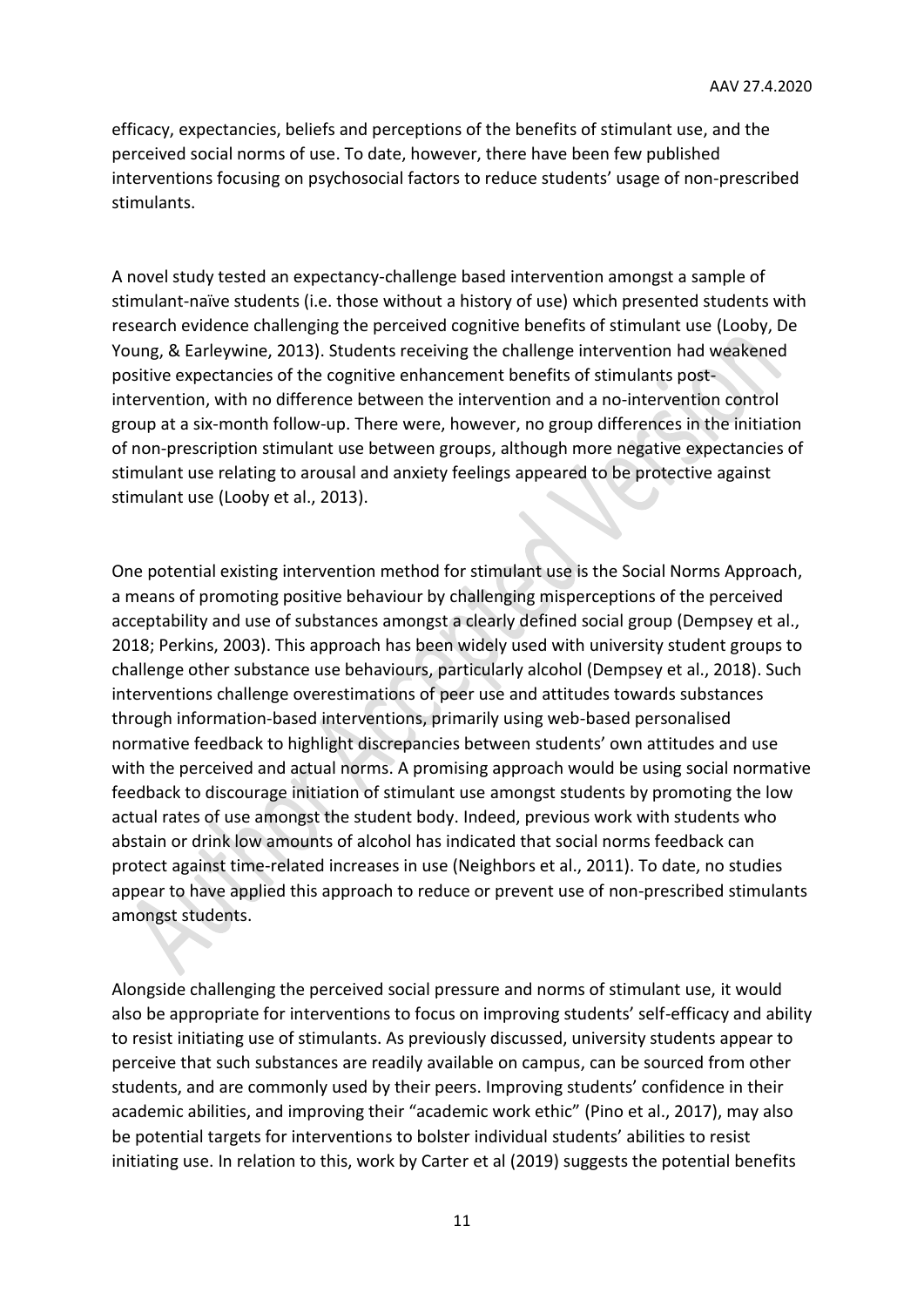of a shared social identity with a group which disapproves of stimulant use. Whilst in Carter's study this focused on ethnic identity, it may also be prudent to reinforce students' sense of shared identity with other students at their university alongside intervention messages highlighting the low actual rates of stimulant use.

Alternative suggested targets for intervention from the empirical literature include highlighting the actual lack of improvements to academic performance amongst students atrisk for using prescription stimulants for academic purposes (Arria et al., 2017). Highlighting the potential risks of non-medically prescribed stimulant use has also been suggested (Arria et al., 2008), although this could be problematic as there is evidence to suggest students misperceive the likelihood of personally experiencing negative consequences of substance use (Mallett, Lee, Neighbors, Larimer, & Turrisi, 2006). In addition to these potential psychosocial factors, addressing the actual availability of stimulants on-campus is a concern for intervention efforts, especially considering the high number of students who report that such substances are available to them (e.g. Weyandt et al., 2009). Whilst the intervention literature is somewhat limited in relation to reducing use and preventing initiation of stimulant use, there are some clear targets for interventions. Focusing on reducing the availability of these substances, students' expectancies of the benefits of these substances and the perceived norms of their use, alongside improving students' academic self-efficacy, require testing in appropriately controlled interventional studies.

## *Conclusions & Future Directions*

Despite media reports to the contrary, the use of non-medically prescribed stimulants by students to improve their academic performance appears to be a minority behaviour on university campuses. Awareness of these stimulants and perceptions that these substances could potentially improve one's cognitive abilities and academic performance does, however, appear to be more prevalent. Unsurprisingly, students who do use these substances tend to do so for the perceived benefits on their studies and performance at university. There is a lack of evidence demonstrating that using non-prescribed stimulants actually leads to improvements in academic performance. Rather, it seems that there are expectancy or placebo-like effects associated with these substances, particularly for more subjective outcomes and mood states. In terms of the empirical literature, improvements are needed in terms of how stimulant use for academic reasons is assessed in studies in order to avoid conflating recreational use with intended use for improving academic performance.

Given that most students tend to obtain these substances from other students or family members, and that such substances are perceived to be readily available and effective, intervention efforts need to focus on boosting students' academic self-efficacy, their ability to resist initiating use, and on challenging the myths that such substances are widely used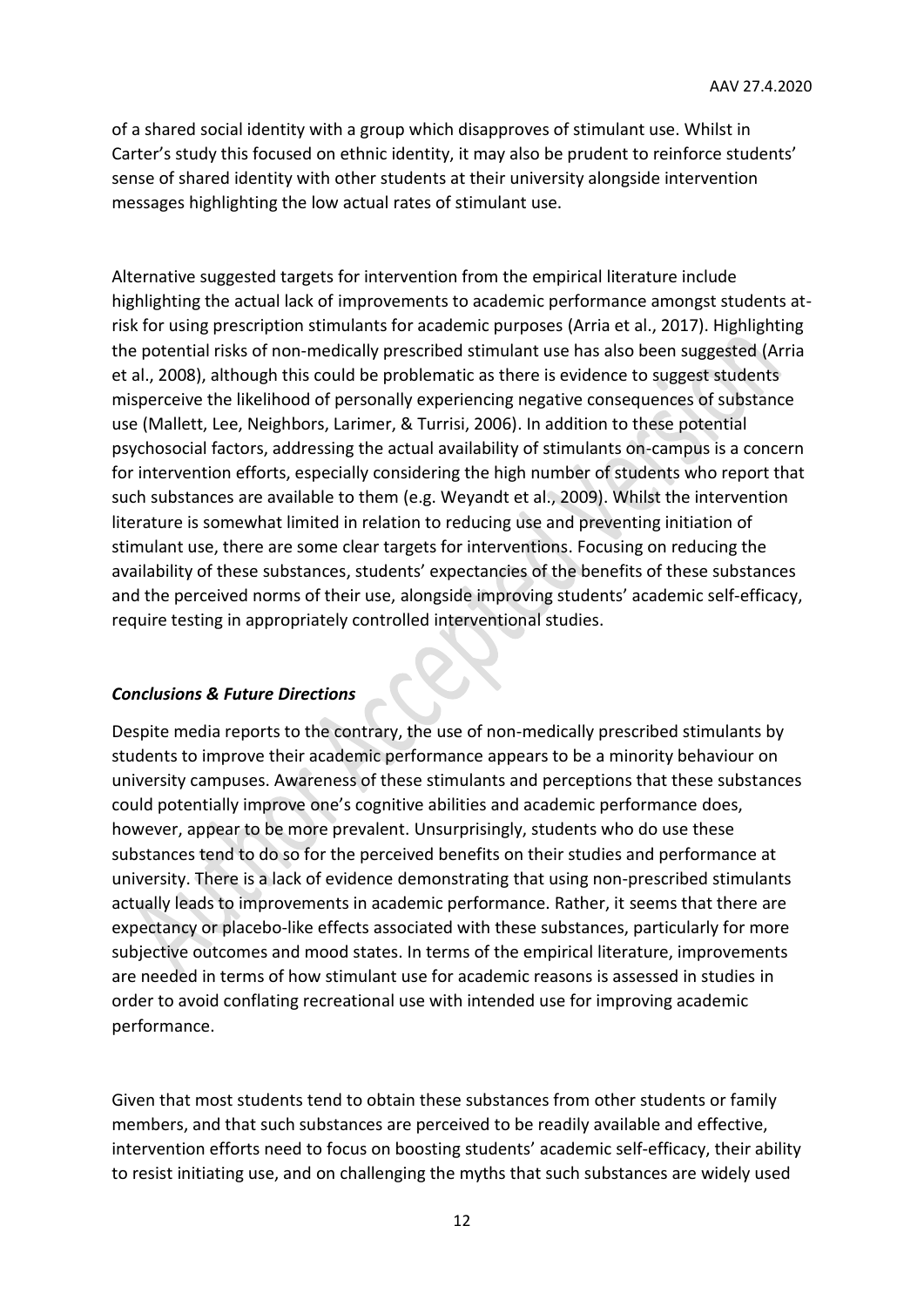by their peers. It should be noted, however, that students may use a range of licit and illicit substances to improve their academic performance, including "soft enhancers" such as caffeine and over-the-counter medications, in addition to non-pharmacological means. To date, the interventional literature focusing on reducing and/or preventing stimulant use amongst students is limited in quantity and there is a clear need for high quality, controlled, interventional studies. Whilst the use of non-prescription stimulants may involve illegal behaviours, and may be associated with negative health and academic outcomes, there is a need for a societal debate about which forms of cognitive enhancement are deemed to be acceptable for use amongst students (Brühl, d'Angelo, & Sahakian, 2019).

#### *References*

- Arria, A. M., Caldeira, K. M., Vincent, K. B., O'Grady, K. E., Cimini, M. D., Geisner, I. M., Fossos-Wong, N., Kilmer, J. R., & Larimer, M. E. (2017). Do college students improve their grades by using prescription stimulants nonmedically? *Addictive Behaviors*, *65*, 245–249.
- Arria, A. M., Geisner, I. M., Cimini, M. D., Kilmer, J. R., Caldeira, K. M., Barrall, A. L., Vincent, K. B., Fossos-Wong, N., Yeh, J.-C., Rhew, I., Lee, C. M., Subramaniam, G. A., Liu, D., & Larimer, M. E. (2018). Perceived academic benefit is associated with nonmedical prescription stimulant use among college students. *Addictive Behaviors*, *76*, 27–33.
- Arria, A. M., O'Grady, K. E., Caldeira, K. M., Vincent, K. B., & Wish, E. D. (2008). Nonmedical use of prescription stimulants and analgesics: Associations with social and academic behaviors among college students. *Journal of Drug Issues*, *38*(4), 1045–1060.
- Bavarian, N., McMullen, J., Flay, B. R., Kodama, C., Martin, M., & Saltz, R. F. (2017). A mixedmethods approach examining stimulant use: Findings from a northern California university. *Journal of Primary Prevention*, *38*(4), 363–383.
- Brühl, A. B., d'Angelo, C., & Sahakian, B. J. (2019). Neuroethical issues in cognitive enhancement: Modafinil as the example of a workplace drug? *Brain and Neuroscience Advances*, *3*, 239821281881601.
- Cakic, V. (2009). Smart drugs for cognitive enhancement: Ethical and pragmatic considerations in the era of cosmetic neurology. *Journal of Medical Ethics*, *35*(10), 611– 615.
- Carter, J., Peralta, R. L., & Xi, J. (2019). The Association Between Ethnic Identity and Non-Medical Prescription Drug Use Among A Sample of College Students: Does a Sense of Ethnic Belonging Matter? *Substance Use and Misuse*, *54*(2), 203–213.
- Cropsey, K. L., Schiavon, S., Hendricks, P. S., Froelich, M., Lentowicz, I., & Fargason, R. (2017). Mixed-amphetamine salts expectancies among college students: Is stimulant induced cognitive enhancement a placebo effect? *Drug and Alcohol Dependence*, *178*, 302–309.
- Cunliffe, J., Décary-Hêtu, D., & Pollak, T. A. (2019). Nonmedical prescription psychiatric drug use and the darknet: A cryptomarket analysis. *International Journal of Drug Policy*.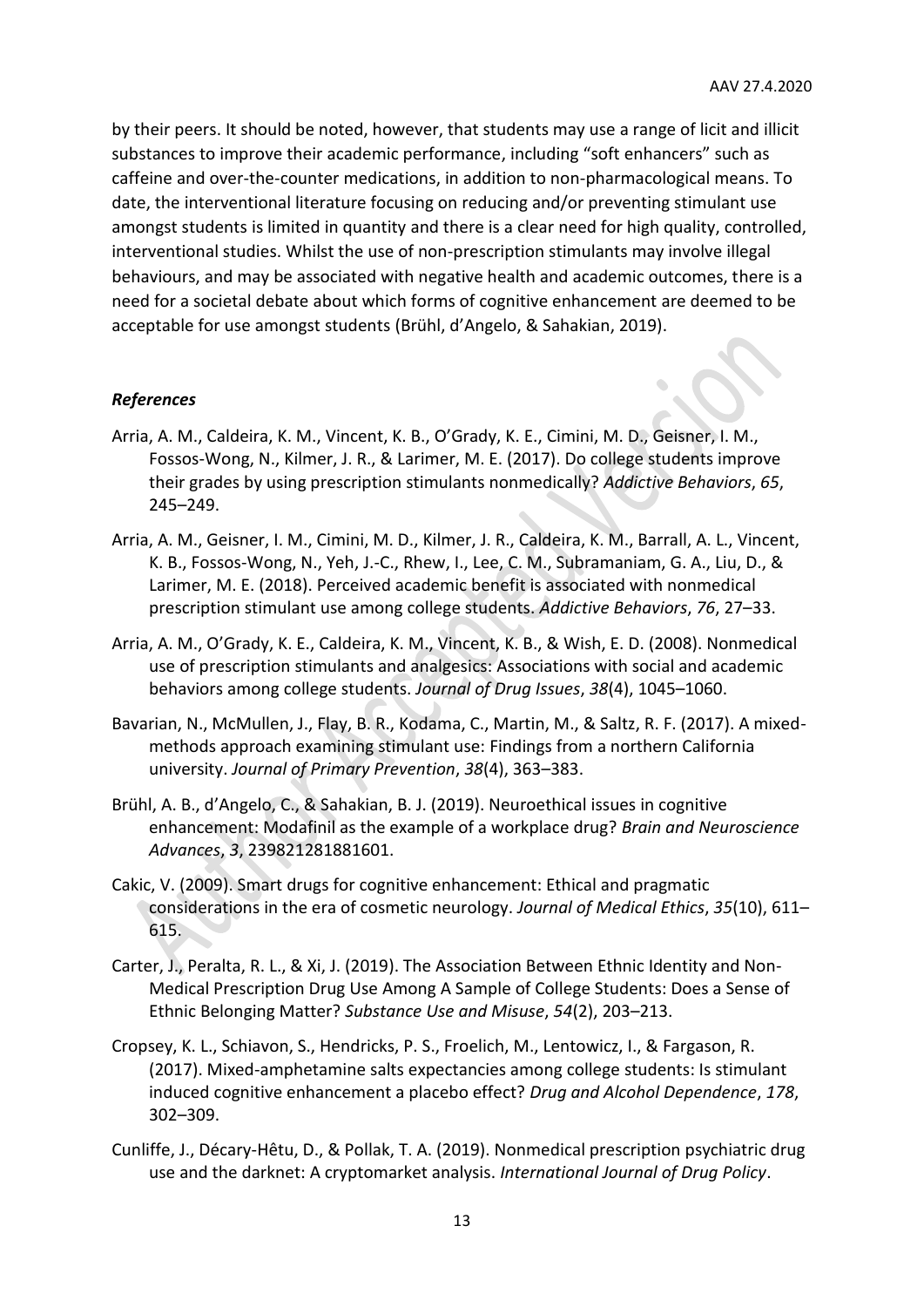- De Bruyn, S., Wouters, E., Ponnet, K., & Van Hal, G. (2019). Popping smart pills in medical school: Are competition and stress associated with the misuse of prescription stimulants among students? *Substance Use and Misuse*, *54*(7), 1191–1202.
- Del Vigna, F., Avvenuti, M., Macciu, C., Deluca, P., Petrocchi, M., Marchetti, A., & Tesconi, M. (2016). Spotting the Diffusion of New Psychoactive Substances over the Internet. In H. Boström, A. Knobbe, C. Soares, & P. Papapetrou (Eds.), *Advances in Intelligent Data Analysis XV. IDA 2016 Lecture Notes in Computer Science, vol 9897.* Springer, Cham.
- Dempsey, R. C., McAlaney, J., Helmer, S., Pischke, C., Akvardar, Y., Bewick, B. M., Fawkner, H., Guillen-Grima, F., Stock, C., Vriesacker, B., van Hal, G., Salonna, F., Kalina, O., Orosova, O., & Mikolajczyk, R. T. (2016). Normative perceptions of cannabis use amongst European University students: associations between perceived peer use and peer attitudes with personal use and attitudes. *Journal of Studies on Alcohol and Drugs*, *77*(5), 740–748.
- Dempsey, R. C., McAlaney, J., & Bewick, B. M. (2018). A critical appraisal of the Social Norms Approach as an interventional strategy for health related behaviour and attitude change. *Frontiers in Psychology*, *9*(0), 2180.
- DeSantis, A. D., Webb, E. M., & Noar, S. M. (2008). Illicit Use of Prescription ADHD Medications on a College Campus: A Multimethodological Approach. *Journal of American College Health*, *57*(3), 315–324.
- DeSantis, A., Noar, S. M., & Webb, E. M. (2010). Speeding through the Frat House: A Qualitative Exploration of Nonmedical Adhd Stimulant Use in Fraternities. *Journal of Drug Education*, *40*(2), 157–171.
- Festinger, L. (1954). A theory of social comparison processes. *Human Communications*, *7*, 117–140.
- Ford, J. A., & Pomykacz, C. (2016). Non-Medical Use of Prescription Stimulants: A Comparison of College Students and their Same-Age Peers Who Do Not Attend College. *Journal of Psychoactive Drugs*, *48*(4), 253–260.
- Gallucci, A. R., Martin, R. J., Hackman, C., & Hutcheson, A. (2017). Exploring the Relationship Between the Misuse of Stimulant Medications and Academic Dishonesty Among a Sample of College Students. *Journal of Community Health*, *42*(2), 287–294.
- Garnier-Dykstra, L. M., Caldeira, K. M., Vincent, K. B., O'Grady, K. E., & Arria, A. M. (2012). Nonmedical use of prescription stimulants during college: Four-year trends in exposure opportunity, use, motives, and sources. *Journal of American College Health*, *60*(3), 226– 234.
- Giurgea, C., & Salama, M. (1977). Nootropic drugs. *Progress in Neuro-Psychopharmacology*, *1*(3–4), 235–247.
- Hall, K. M., Irwin, M. M., Bowman, K. A., Frankenberger, W., Hall, K. M., & Jewett, D. C. (2005). Illicit Use of Prescribed Stimulant Medication Among College Students. *Journal of American College Health*, *53*(4), 167–174.

Hanson, C. L., Burton, S. H., Giraud-carrier, C., West, J. H., Michael, D., & Hanson, C. L.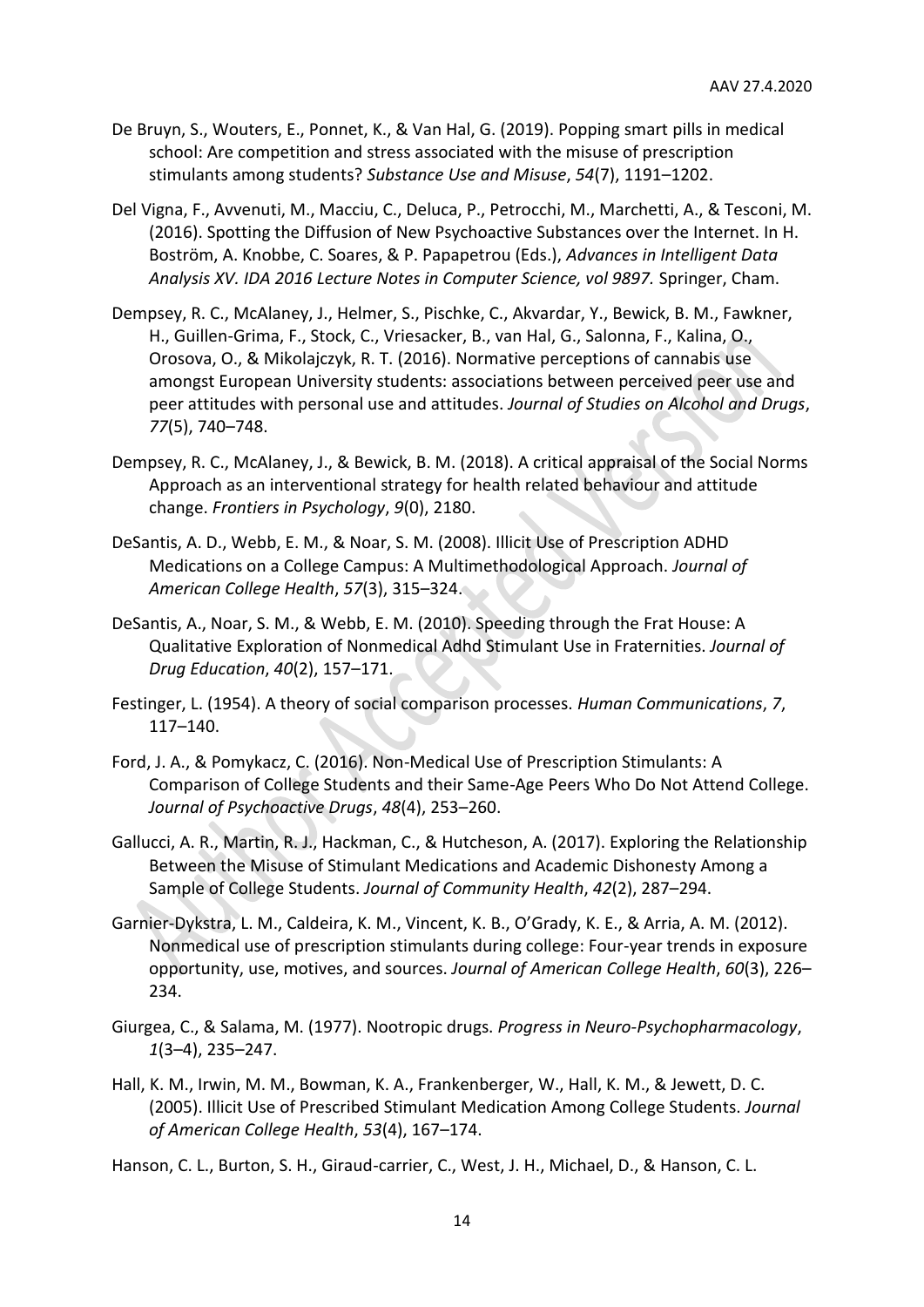(2013). Tweaking and Tweeting : Exploring Twitter for Nonmedical Use of a Psychostimulant Drug ( Adderall ) Among College Students Corresponding Author : *Journal of Medical Internet Research*, *15*(4), e62.

- Helmer, S. M., Mikolajczyk, R. T., McAlaney, J., Vriesacker, B., van Hal, G., Akvardar, Y., Guillen-Grima, F., Salonna, F., Stock, C., Dempsey, R. C., Bewick, B. M., & Zeeb, H. (2014). Illicit substance use among university students from seven European countries: A comparison of personal and perceived peer use and personal and perceived peer attitudes towards illicit substance use. *Preventive Medicine*, *67*, 204–209.
- Helmer, S. M., Pischke, C. R., Van Hal, G., Vriesacker, B., Dempsey, R. C., Akvardar, Y., Guillen-Grima, F., Salonna, F., Stock, C., & Zeeb, H. (2016). Personal and perceived peer use and attitudes towards the use of nonmedical prescription stimulants to improve academic performance among university students in seven European countries. *Drug and Alcohol Dependence*, *168*, 128-134.
- Kerley, K. R., Copes, H., & Griffin, O. H. (2015). Middle-Class Motives for Non-Medical Prescription Stimulant Use among College Students. *Deviant Behavior*, *36*(7), 589–603.
- Lehne, G., Zeeb, H., Pischke, C. R., Mikolajczyk, R., Bewick, B. M., McAlaney, J., Dempsey, R. C., Van Hal, G., Stock, C., Akvardar, Y., Kalina, O., Orosova, O., Aguinaga-Ontoso, I., Guillen-Grima, F., & Helmer, S. M. (2018). Personal and perceived peer use and attitudes towards use of non-prescribed prescription sedatives and sleeping pills among university students in seven European countries. *Addictive Behaviors*, *87*, 17– 23.
- London-Nadeau, K., Chan, P., & Wood, S. (2019). Building Conceptions of Cognitive Enhancement: University Students' Views on the Effects of Pharmacological Cognitive Enhancers. *Substance Use and Misuse*, *54*(6), 908–920.
- Looby, A., Beyer, D. L., & Zimmerman, L. (2015). Non-medical prescription stimulant use: Investigating modifiable risk factors. *Addiction Research & Theory*, *23*(2), 143–147.
- Looby, A., De Young, K. P., & Earleywine, M. (2013). Challenging expectancies to prevent nonmedical prescription stimulant use: A randomized, controlled trial. *Drug and Alcohol Dependence*, *132*(1–2), 362–368.
- Lookatch, S. J., Fivecoat, H. C., & Moore, T. M. (2017). Neuropsychological Effects of Placebo Stimulants in College Students. *Journal of Psychoactive Drugs*, *49*(5), 398–407.
- Lucke, J., Jensen, C., Dunn, M., Chan, G., Forlini, C., Kaye, S., Partridge, B., Farrell, M., Racine, E., & Hall, W. (2018). Non-medical prescription stimulant use to improve academic performance among Australian university students: Prevalence and correlates of use. *BMC Public Health*, *18*(1), 1270.
- Maier, L. J., Liechti, M. E., Herzig, F., & Schaub, M. P. (2013). To dope or not to dope: Neuroenhancement with prescription drugs and drugs of abuse among Swiss university students. *PLoS ONE*, *8*(11).
- Maier, L. J., & Schaub, M. P. (2015). The use of prescription drugs and drugs of abuse for neuroenhancement in Europe: Not widespread but a reality. *European Psychologist*, *20*(3), 155–166.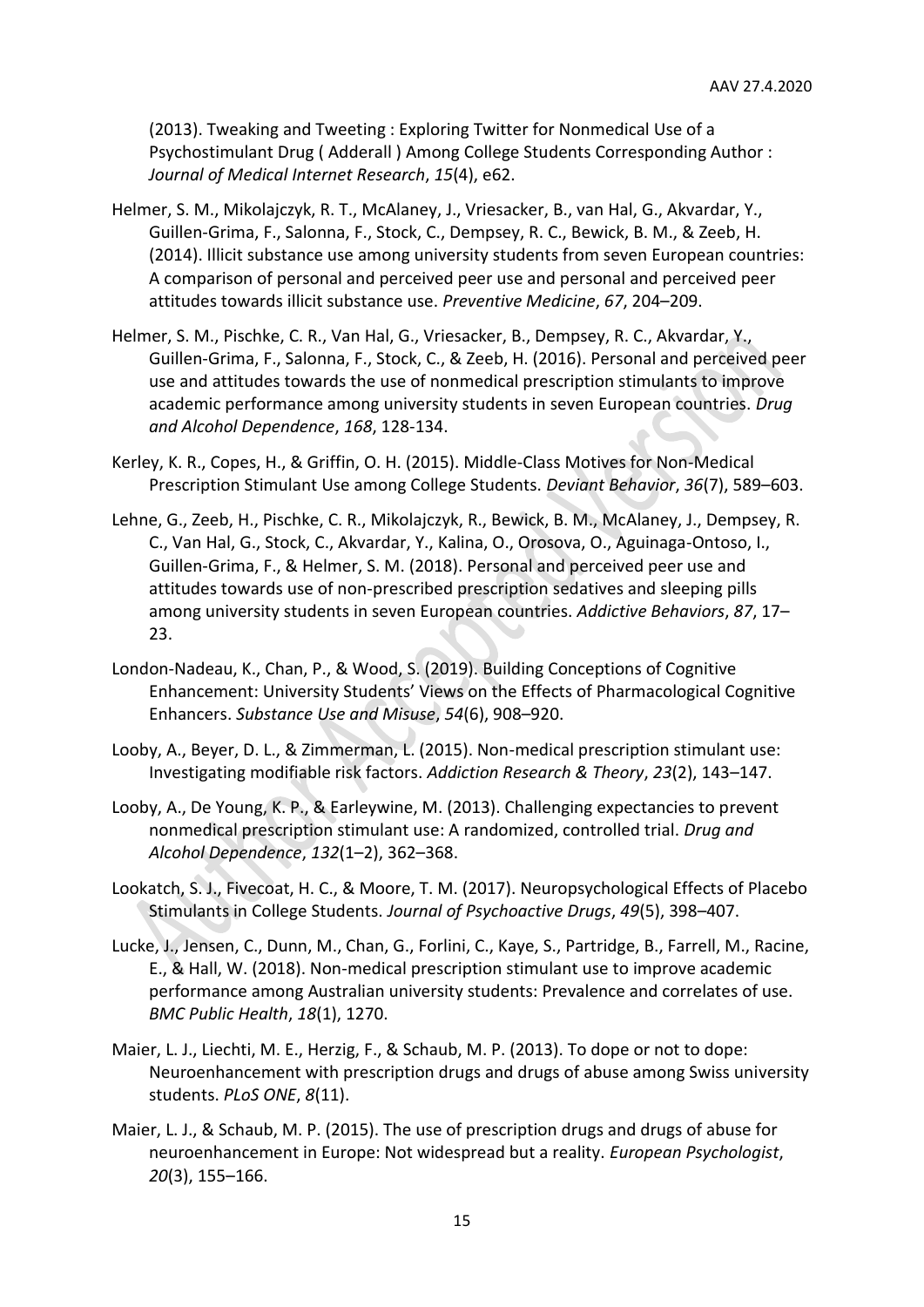- Mallett, K. A., Lee, C. M., Neighbors, C., Larimer, M. E., & Turrisi, R. (2006). Do we learn from our mistakes? An examination of the impact of negative alcohol-related consequences on college students' drinking patterns and perceptions. *Journal of Studies on Alcohol*, *67*(2), 269–276.
- McAlaney, J., Helmer, S., Stock, C., Vriesacker, B., van Hal, G., Dempsey, R. C., Akvardar, Y., Salonna, F., Kalina, O., Guillen-Grima, F., Bewick, B. M., & Mikolajczyk, R. (2015). Personal and perceived peer use of and attitudes toward alcohol among university and college students in seven EU countries: Project SNIPE. *Journal of Studies on Alcohol and Drugs*, *76*(3), 430–438.
- McCabe, S. E. (2008). Misperceptions of non-medical prescription drug use: A web survey of college students. *Addictive Behaviors*, *33*(5), 713–724.
- McCabe, S. E., Knight, J. R., Teter, C. J., & Wechsler, H. (2005). Non-medical use of prescription stimulants among US college students: prevalence and correlates from a national survey. *Addiction*, *99*, 96–106.
- McCabe, S. E., Teter, C. J., & Boyd, C. J. (2006). Medical Use, Illicit Use and Diversion of Prescription Stimulant Medication. *Journal of Psychoactive Drugs*, *38*(1), 43–56.
- Neighbors, C., Jensen, M., Tidwell, J., Walter, T., Fossos, N., & Lewis, M. A. (2011). Socialnorms interventions for light and nondrinking students. *Group Processes & Intergroup Relations*, *14*(5), 651–669.
- Perkins, H. W. (2003). The emergence and evolution of the social norms approach to substance abuse prevention. In H. W. Perkins (Ed.), *The social norms approach to preventing school and college age substance abuse: A handbook for educators, counselors, and clinicians* (pp. 3–18). San Francisco: Jossey-Bass.
- Perkins, H. W., Meilman, P. W., Leichliter, J. S., Cashin, J. R., & Presley, C. A. (1999). Misperceptions of the norms for frequency of alcohol and other drug use on campus. *Journal of American College Health*, 253–258.
- Pino, N. W., Tajalli, H., Smith, C. L., & DeSoto, W. (2017). Nonmedical prescription drug use by college students for recreational and instrumental purposes: Assessing the differences. *Journal of Drug Issues*, *47*(4), 606–621.
- Piper, B. J., Ogden, C. L., Simoyan, O. M., Chung, D. Y., Caggiano, J. F., Nichols, S. D., & McCall, K. L. (2018). Trends in use of prescription stimulants in the United States and territories, 2006 to 2016. *PLoS ONE*, *13*(11): e0206100.
- Pischke, C. R., Helmer, S. M., McAlaney, J., Bewick, B. M., Vriesacker, B., Van Hal, G., Mikolajczyk, R. T., Akvardar, Y., Guillen-Grima, F., Salonna, F., Orosova, O., Dohrmann, S., Dempsey, R. C., & Zeeb, H. (2015). Normative misperceptions of tobacco use among university students in seven European countries: Baseline findings of the 'Social Norms Intervention for the prevention of Polydrug usE' study. *Addictive Behaviors*, *51*, 158– 164.
- Ragan, C. I., Bard, I., & Singh, I. (2013). What should we do about student use of cognitive enhancers? An analysis of current evidence. *Neuropharmacology*, *64*, 588–595.